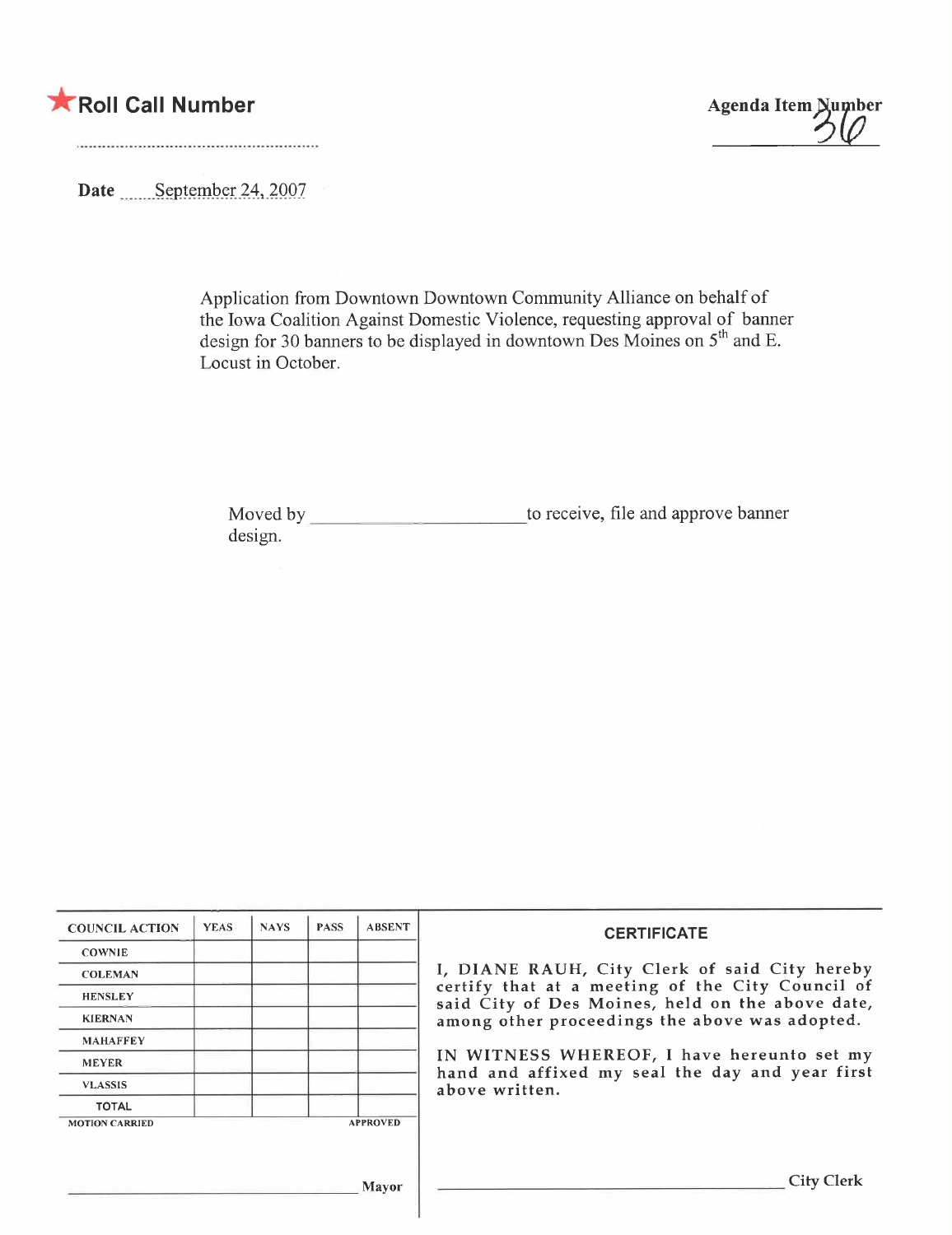

September 10, 2007

The Honorable Members of the City Council City of Des Moines 400 Robert D. Ray Drive Des Moines, Iowa 50309

Dear Honorable Members of the City Council:

On behalf of the Iowa Coalition Against Domestic Violence, I am submitting the attached banner designs for your approval. If the designs are approved, the Alliance will facilitate the display of 30 banners on 15 poles in downtown Des Moines on 5<sup>th</sup> and E Locust. The banners will be displayed in October.

Thank you for your positive consideration.

Sincerely,

Umy dego

Amy  $Lego$ Program Manager Downtown Community Alliance

Enclosure: Banner designs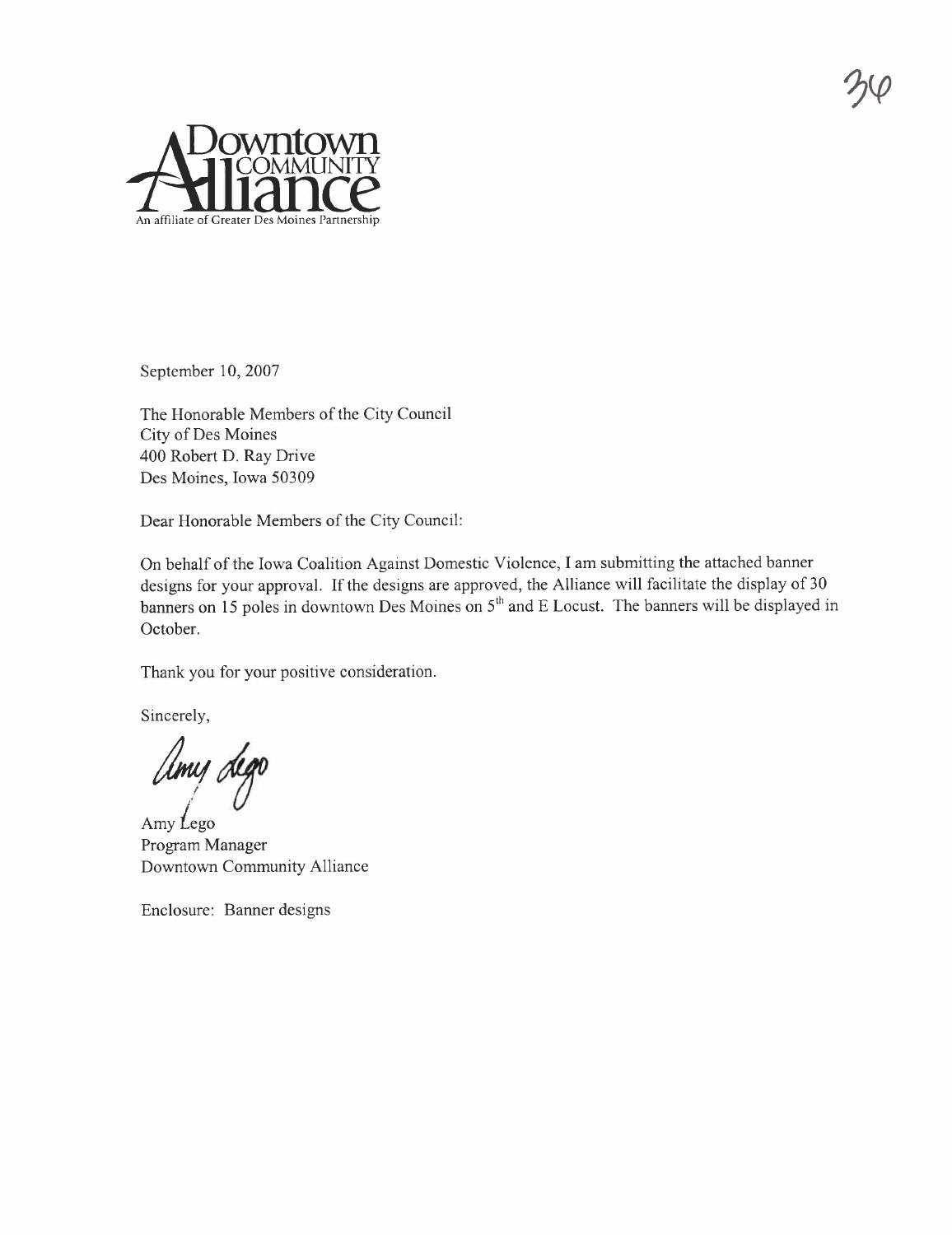



### I'm a survivor. I'm your.



student

**Domestic Violence Awareness Month** 

DICA\_DVStudent\_29x96-600d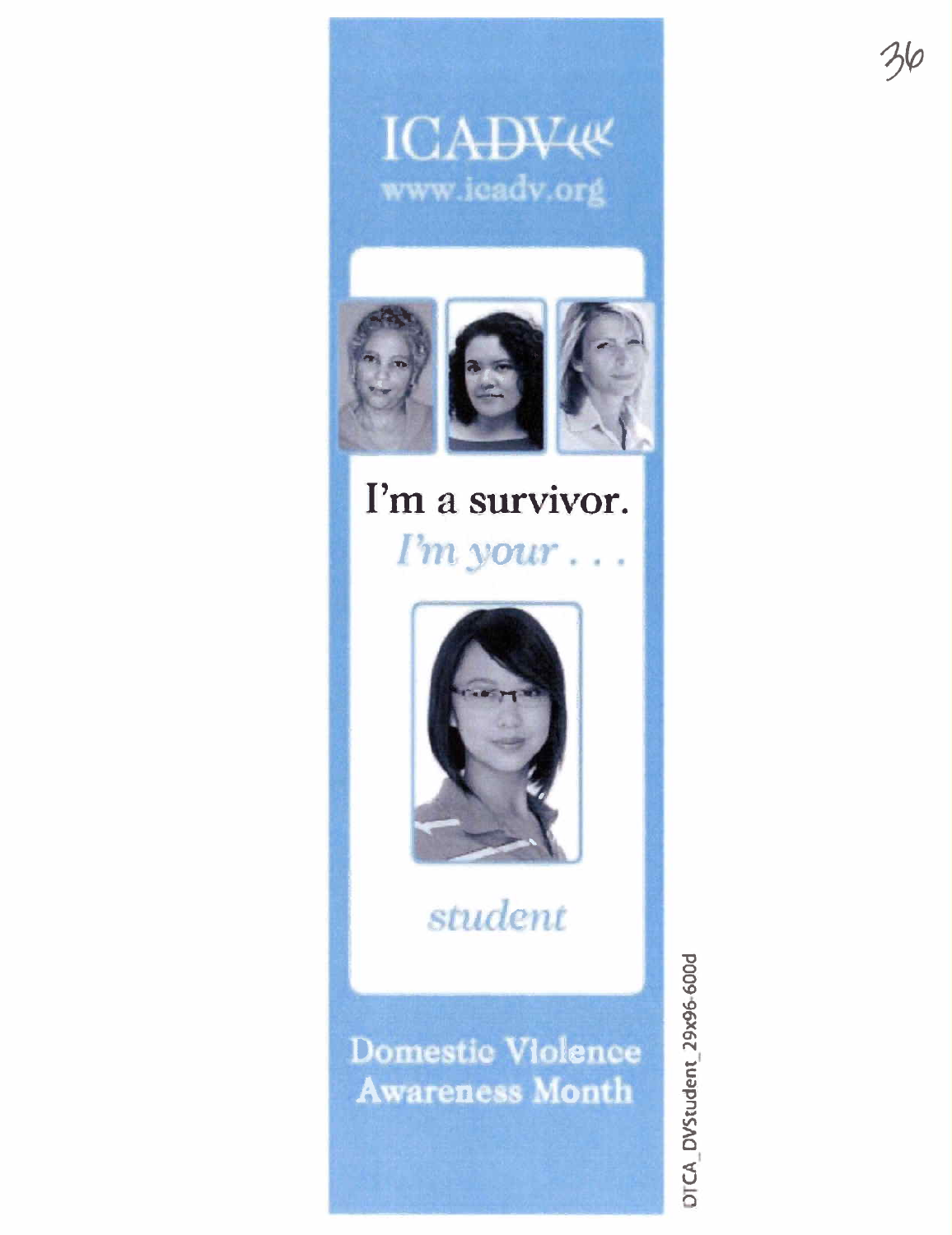#### **Domestic Violence Awareness Month**



# I'm a survivor.

 $Pm$  your...



coworker



DTCA\_DVCoWorker\_2x6-600d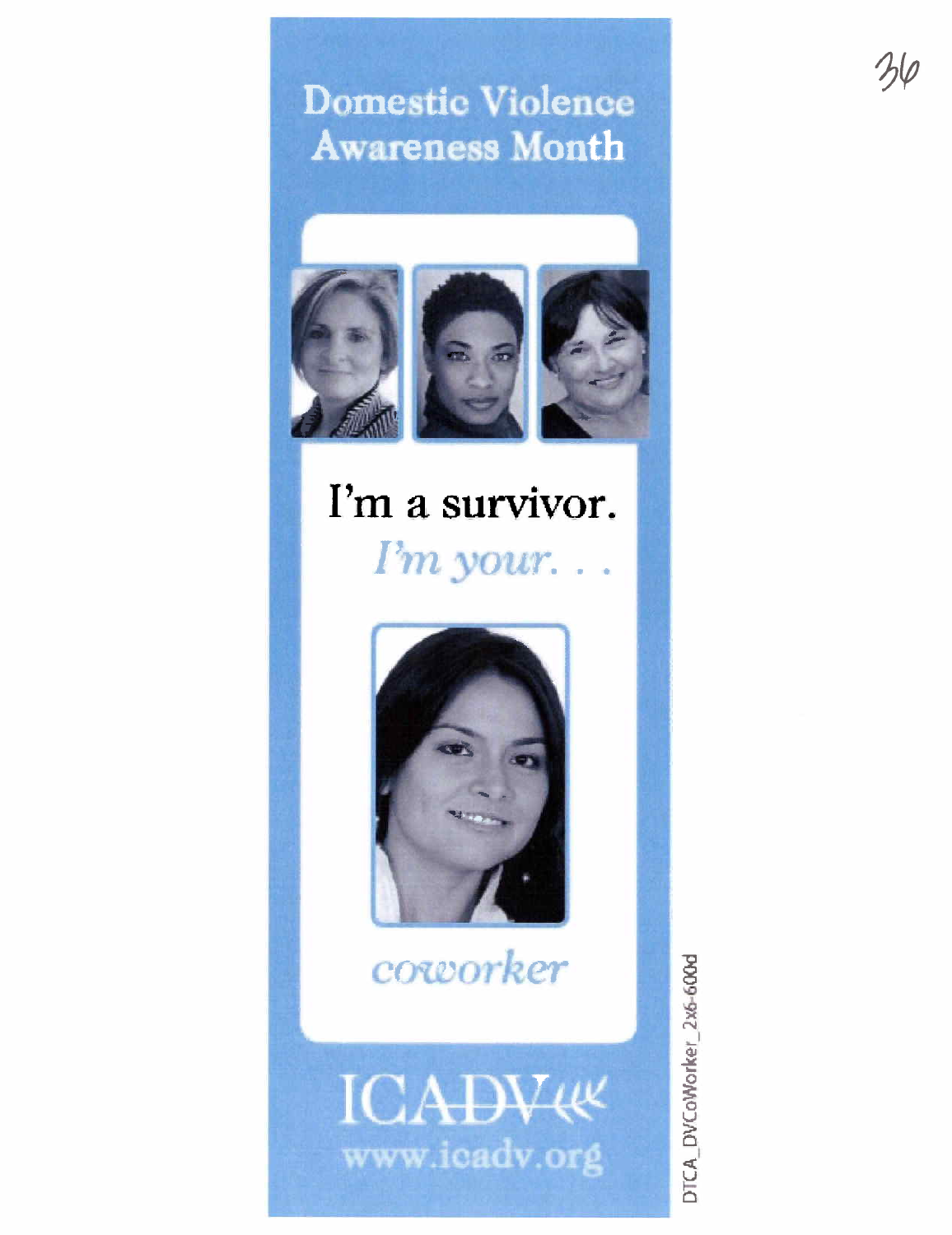**Domestic Violence Awareness Month** 



## I'm a survivor. I'm your...



manager



DTCA\_DVManager\_29x96-600d